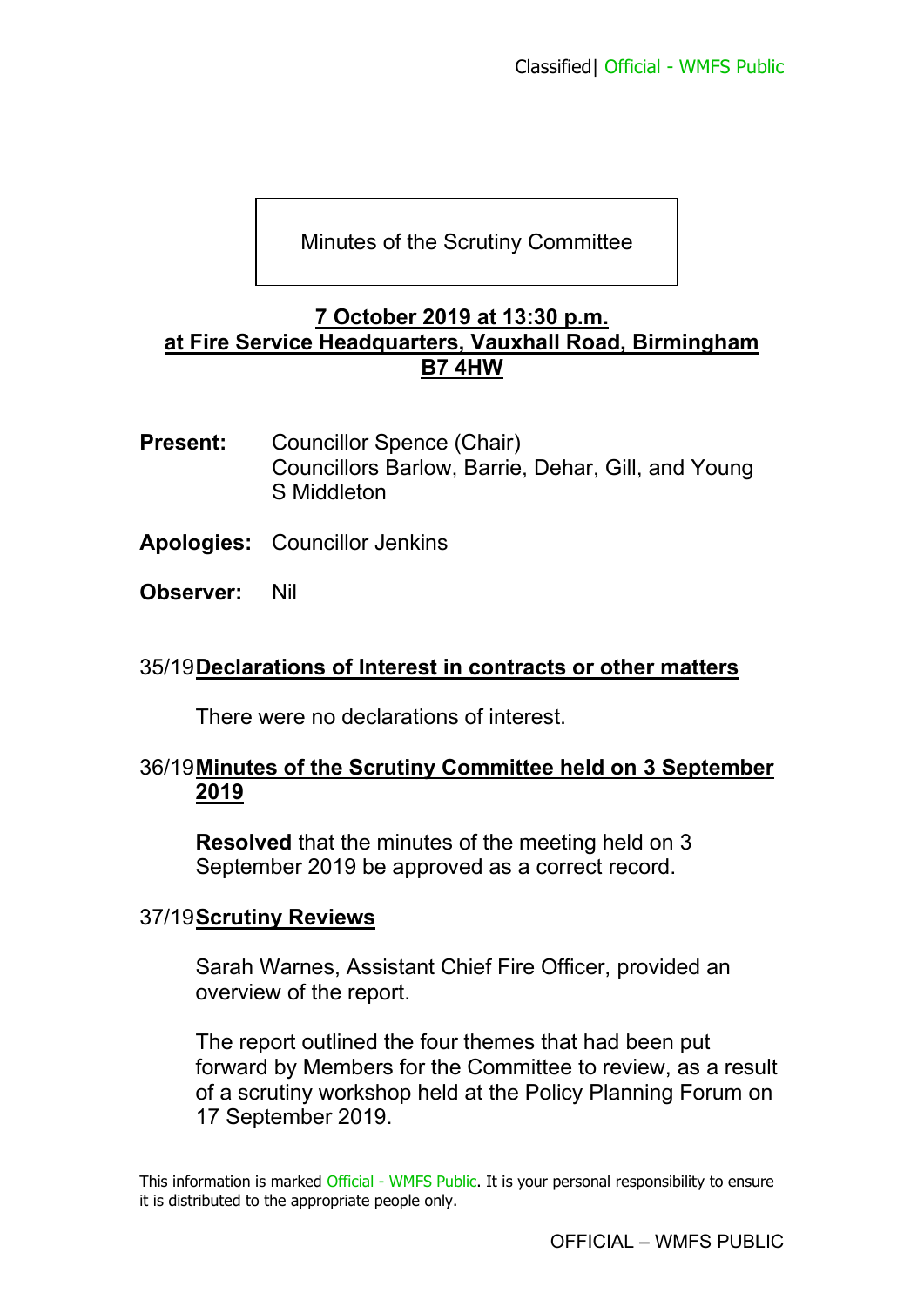Members were asked to consider the themes for review by the Committee, and to include any agreed review into the Committee's work programme. The themes were:

- Business Continuity Arrangements
	- $\circ$  To review the recommendations made by the Chief Fire Officer to meet the Fire Authority's responsibility for sufficient business continuity and resilience arrangements for the delivery of response services.
	- o The Committee had already agreed to the review of this item and the review was being progressed.
- Prevention Safe and Well:
	- o To review the performance management of prevention activities, in particular the delivery of Safe and Well visits including a focus on the quantity versus quality of Safe and Well visits undertaken.
- Operational training and effectiveness
	- $\circ$  To review the approach to operational training and effectiveness within the Service.
- Discipline policy:
	- $\circ$  To review the reasons for the level of discipline cases undertaken within the Service and to consider the route and rationale for gross misconduct versus misconduct.

Members were asked to consider if the themes, in particular operational training and effectiveness, and discipline policy, were to constitute a review or to form the basis of a Member awareness session.

**Resolved** that the Committee approved the reviews of:

- Business Continuity Arrangements
- Prevention Safe and Well

**Resolved** that the Committee agreed that the themes of operational training and effectiveness, and discipline policy, would be the subject of a Members awareness session.

**Resolved** that the Committee approved the addition of the reviews and member awareness session to the Committee's work programme.

This information is marked Official - WMFS Public. It is your personal responsibility to ensure it is distributed to the appropriate people only.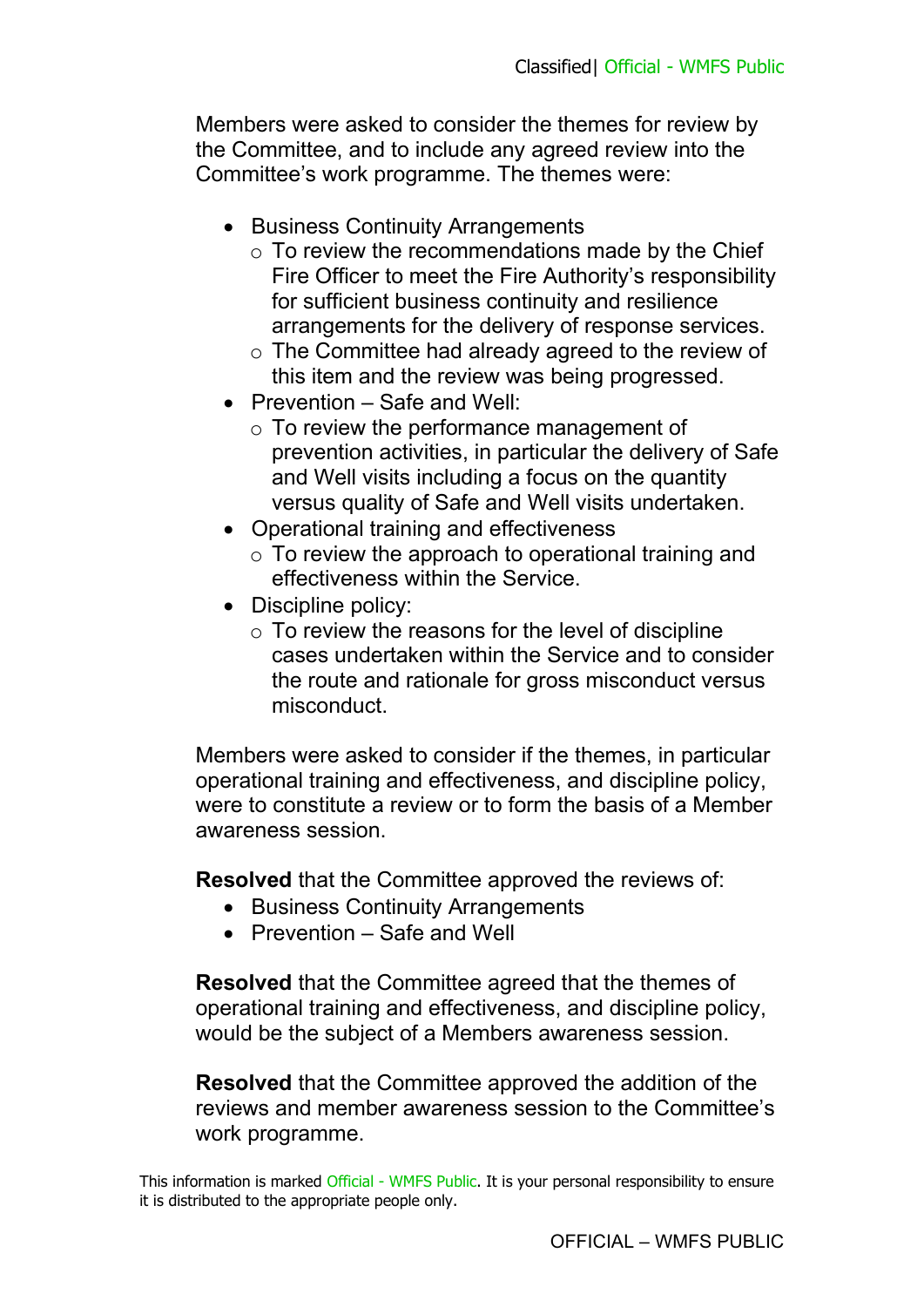It was agreed that the Members awareness session would be scheduled during early 2020 and that the review of Safe and Well would be scheduled following the completion of the review of Business Continuity Arrangements.

# 38/19 **Update on the Review of Safeguarding**

Sarah Warnes, Assistant Chief Fire Officer, provided an update on the review of safeguarding:

The Safeguarding Policy had been updated as per the following:

- The removal of the requirement for Fire Control to ring the local authority to let them know that a referral is on its way.
- Streamlining of the internal notification of the safeguarding concern process and the use of Office 365 functionality to do this.
- Update to the cross-reference section for WMFS policy and relevant legislation and statutory guidance.
- Requirements about making safeguarding personal and voice of the child in the process/referral.
- Improved quidance for information sharing.
- New guidance on the Care Act 2014 requirements for safeguarding adults.
- Addition of 'Radicalisation' as a category of abuse.
- Update to the list of types and indicators for each category and references to where this information was obtained from.

In terms of timescales, external consultation with local Safeguarding Adults and Children's Boards commenced 7 October with internal consultation to follow. The policy would be submitted to the Joint Consultative Panel in November.

A key point of the review had been where safeguarding sat within the Service. It had been agreed that safeguarding would be aligned under the people programme (previously prevention) to ensure the right elements of the action plan were in place.

This information is marked Official - WMFS Public. It is your personal responsibility to ensure it is distributed to the appropriate people only.